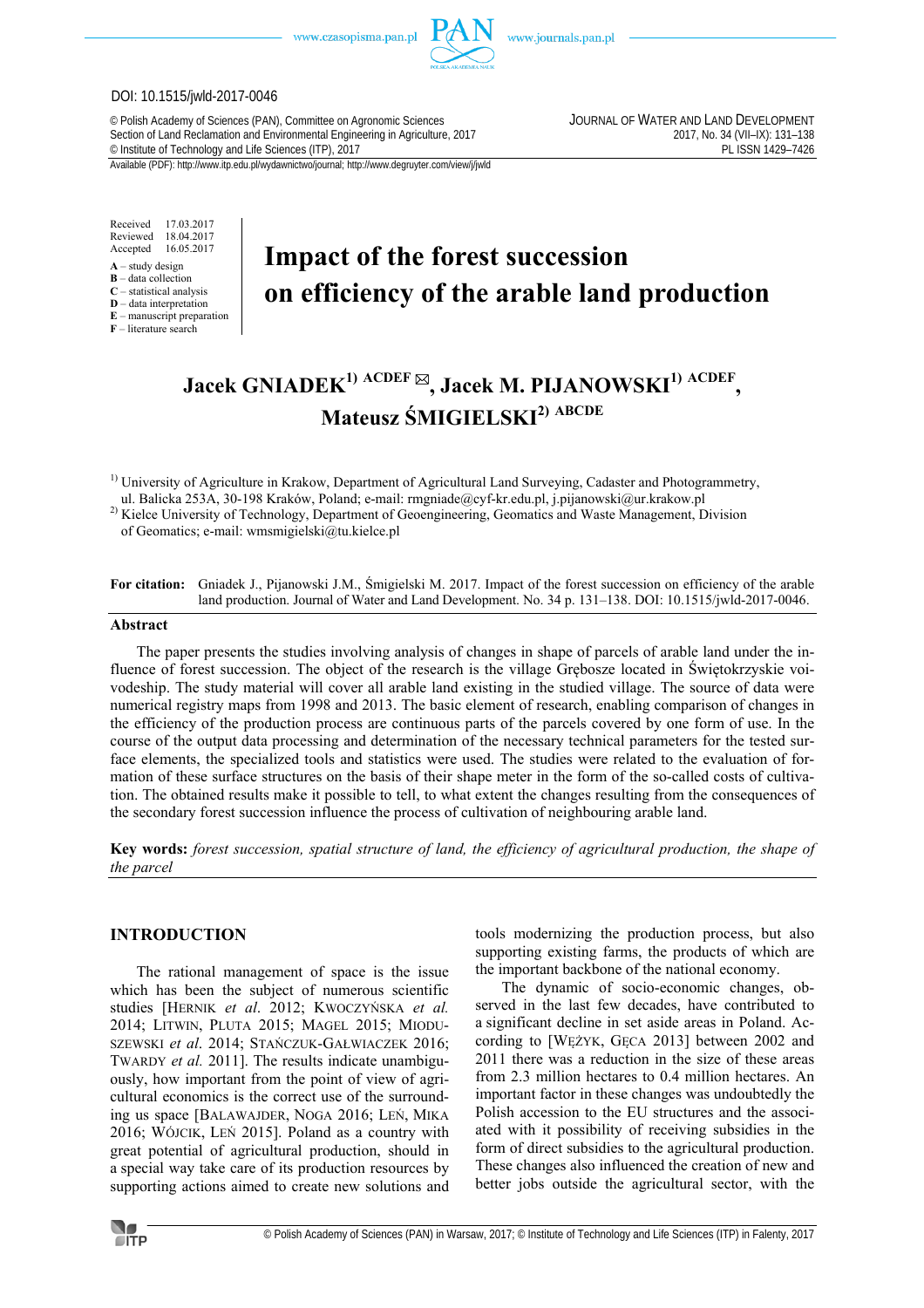result that in many small farms, cultivation practices were abandoned. The lack of appropriate agricultural procedures associated with the cultivation of land, favored the process of overgrowing by so-called chance seedling, which constituted the nucleus of the formation of a new forest.

Analyzing the definitions of forest in different countries of the world it can be concluded that their interpretation is similar but not identical [JABŁOŃSKI 2015]. According to SKOLUD [2008] full valued forest can develop even up to 350 years. In Poland, a statement whether area covered with permanent vegetation is a forest determines the Forest Act [Ustawa… 1991]. According to its provisions, the forest is defined as the ground (cit.):  $a$  compact area of at least 0.1 hectares, covered with forest vegetation, (forest plantations) – trees and bushes and undergrowth or temporarily deprived of it, designed for forest production or constituting nature reserve or forming part of a national park or entered in the register of monuments".

If the increase itself of the forest area globally, is favorable [FRĄCZEK, DZIEPAK 2015], in regional or local scale can affect adversely both biodiversity and the disappearance of the cultural landscape. As it was already mentioned one of the factors of the new forest formation is a secondary forest succession. It is defined as the process of colonization by living organisms previously populated areas in which the biocenosis was destroyed. According to SZWAGRZYK [2004] the secondary forest succession is not a new phenomenon, but from the point of view of present scale of absorption of adjacent land by existing forest complexes, it can be seen a bit differently.

If we look at the secondary forest succession from the point of view of changes in the shape of the agroforestry border, it may be presumed, that changes of the shape of adjacent farmlands which is a consequence of the progressive succession, may have a significant impact on the profitability of land located in the immediate vicinity of the forest. According to KORELESKI [2006] the mere proximity of agricultural land with forest causes significant reduction in the profitability of agricultural production, manifested in a decrease in the yield of crops.

The formation of new forest areas as a result of eg. secondary succession, changes the current function of the area, at which this phenomenon takes place. Determination of the actual range of forest land, both those which are the result of planned activities and the resulting from the secondary succession should be subject to ongoing monitoring using the latest IT solutions [WĘŻYK *et al.* 2009]. Unfortunately, despite the current technical possibilities, the lack of information about the current changes to the afforestation of agricultural land covered by secondary forest succession is steel tangible [SZWAGRZYK 2004]. The changes in land use must be currently identified by the appropriate surveying services during the surveying and updating works and presented in the form

of new contours of land use. The works undertaken in connection with the modernization or creation of the new documentation of the land and buildings registry (EGiB) may result in a change of outdated land classification, within which new classification contours are determined, forming the basis for its functioning. All these actions lead to changes in classification function of the area and influence on the extent and manner of cultivation.

Modification of the agro-forestry border, resulting from the progressive, secondary succession on registry plots, alters the area and the configuration of the remaining part, not covered by the succession. Changing any of these attributes involves an increase in the cost of cultivation dependent on its the spatial configuration incurred during the production process. According to research of HOPFER (ed.) [1991] improper configuration and arrangement of the plot in the farm, may be the reason for the reduction of income from production up to 30%. This is also confirmed by the research of HARASIMOWICZ, OSTRĄGOWSKA [1996] and MIELEWCZYK [2006; 2012]. By narrowing these losses only to the shape of the plot, it can be assumed on the basis of the test results GNIADEK [2012] and GNIADEK *et al*. [2013], that the reduction of income from the production may be up to about 20%. Assuming, therefore, a variant of the resumption of cultivation on plots covered by the partial succession, it can be predicted the changes which have occurred due to its consequences, may affect the decrease in profitability of the land. Temporary abandonment of agricultural activities in such areas may result in irreversible changes in the spatial structure of the farm land. Its re-adjustment to the optimum production conditions may require a large financial contribution and considerable amount of arrangement-agricultural works, correcting the arising defects. Therefore it seems important to counteract this phenomenon through the periodic monitoring and legal regulations inhibiting or eliminating the process of land setting-aside. Unfortunately, current activities in the field of control of woodland areas changes in our country do not provide information on the basis of which changes in spontaneous afforestation caused by secondary succession could be predicted. Changes posed by uncontrolled forest succession can adversely affect both the income from farm production and reduction of the production area in our country. It seems necessary, therefore, to undertake actions, aimed to determine the changes in the scale of the current phenomenon of secondary succession and its measurable impact on the profitability of agricultural land.

# **MATERIALS AND METHODS**

The development of computerization, favours the creation of new methods to automatize many tasks in the field of research of agricultural production space. Despite the available tools, mainly Geographic Information Systems (GIS) there is still a need to imple-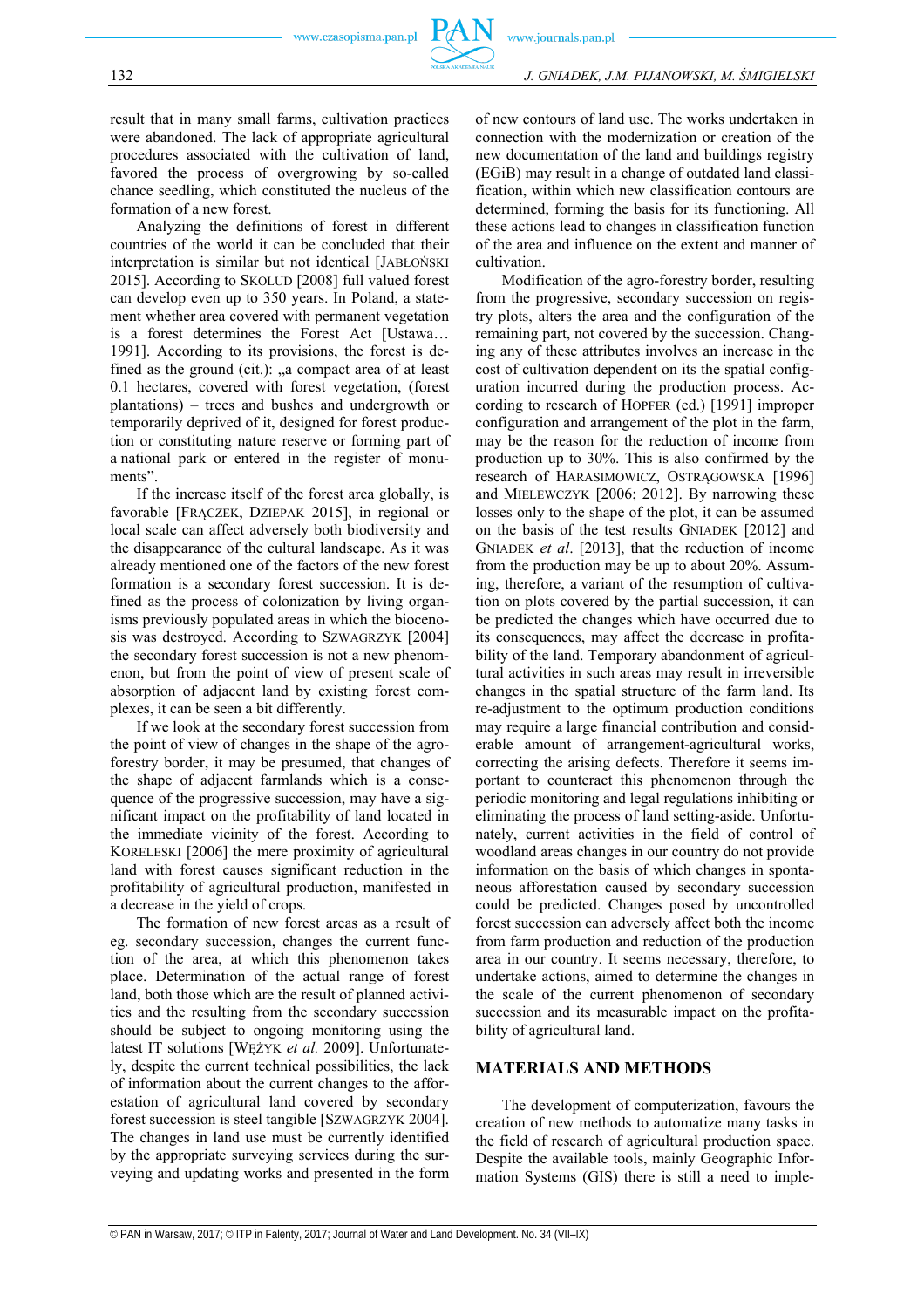ment new solutions, enabling execution of a comprehensive research of the spatial structure of agricultural land and identification of phenomena that can significantly reduce its profitability.

The main purpose of this article is to determine the changes resulting from the progressive forest succession and to estimate its impact on the production capacity of the adjacent land. Village Grębosze located in Świętokrzyskie voivodeship was selected for the study. Several dense forests located in the vicinity of arable land are located on its territory. The percentage of plots under the process of agricultural production in this village, falling in recent years, contributed to the intensification of secondary forest succession, which resulted in significant changes in the pattern of cultivated crops.

For the study the tool allowing to carry out comprehensive research based on data contained in EGiB was selected. Support system for the assessment of the lands layout "SWORG" used in the study, allows including in studies all registry plots or their continuous parts covered by one form of use. These tools enabled the automation of the evaluation process of agricultural land formation in selected village including the following steps:

- I. Acquiring and preparing the initial data together with their preliminary processing.
- II. The calculation process including: estimation of the size of the basic spatial and technical parameters for plots and cultivated fields together with the determination of the correctness of shape index in the form of so-called costs of cultivation.

The basic surface element of the studies were continuous parts of the registry plots covered by one form of use (arable plots), which can be identified with cultivated field. For simplicity, the study assumed that these surface elements will be abbreviated as the parcels.

The study used data from the numerical registry map of the two periods, ie. from the years 1998 and 2013. The data were subjected to extensive testing separately for each period, what at the final stage allowed show the scale of these changes which occurred in the aftermath of the secondary succession and its impact on the production efficiency of arable land. Estimation of the amount of the layout costs incurred enabling assessment of surveyed parcels shaping was made assuming a yield greater than 5 t per 1 ha, taking into account the full mechanization of field work. The study included 5 features: the area of the parcel, length, width, elongation and costs of cultivation dependent on the layout. Detailed evaluation of the analyzed surface elements was made by comparing the obtained values of the studied parameters with well known recognized as correct or optimal.

In the final phase of research related to the evaluation of the configuration of arable parcels in the village, statistical tools were used, which made it possible to define basic descriptive statistics for the tested characteristics of spatial shaping and elaboration of the necessary frequency distributions allowing the proper interpretation of the results.

#### **Stage I.**

www.journals.pan.pl

The first action connected with the preparation of data to perform research related to the impact of forest succession on the profitability of agricultural land was the acquisition of data from numerical registry maps from 1998 and 2013. For this purpose, a computer program called MicroStation, which is one of many tools applied to create and edit digital maps, was used. Obtaining the necessary information about the surface objects appearing on the map was carried out by means of an additional application "MKTopoGUTR". This application allows for verification of developed digital map as regards topology and generation of information on the area of registry plots, land use and classification contours SIEJKA *et al*. [2014]. It has also the ability to generate information on any surface structures, corresponding to the mentioned above continuous parts of the registry plots, which are used as arable land or permanent grassland. Other information necessary to evaluate the spatial configuration of land belonging to farms included in the descriptive part of the land registry documentation. These data may be obtained by means the software that supports the database of land and buildings registry. Due to the nature of the research obtaining of such data was abandoned, because the determination of changes in the use and profitability of parcels with arable land can be carried out without their belonging to individual farms and the distance to the habitat.

**Stage II.** 

In the course of the calculation data prepared during the mentioned stage I were used. The "SWORG" system enabled the determination of a large number of spatial parameters for all analyzed parcels, together with synthetic index of shaping of each of them. The size of this index depends on all the costs and production losses resulting from the irregular form of the parcel and is expressed in cereal units per one hectare.

The calculation process with the use of the mentioned system runs in a fully automated mode. In a situation requiring access to the estimated value or changes of the initial parameters, can be carried out in particular stages in which the user is obliged to modify the mentioned data and to introduce a specific group of parcels identifier. The final results of calculations, including all or selected parcels are saved as one or separate text files. Apart from specific values of spatial shaping parameters, the system enables the automatic generation on the map selected parcels or their groups, what facilitates the analysis of the selected area.

In the final phase of the evaluation process, the statistical tools are implemented, allowing defining basic descriptive statistics for the studied features of the spatial shaping and the preparation and the necessary frequency distributions reflecting changes in the spatial structure of land.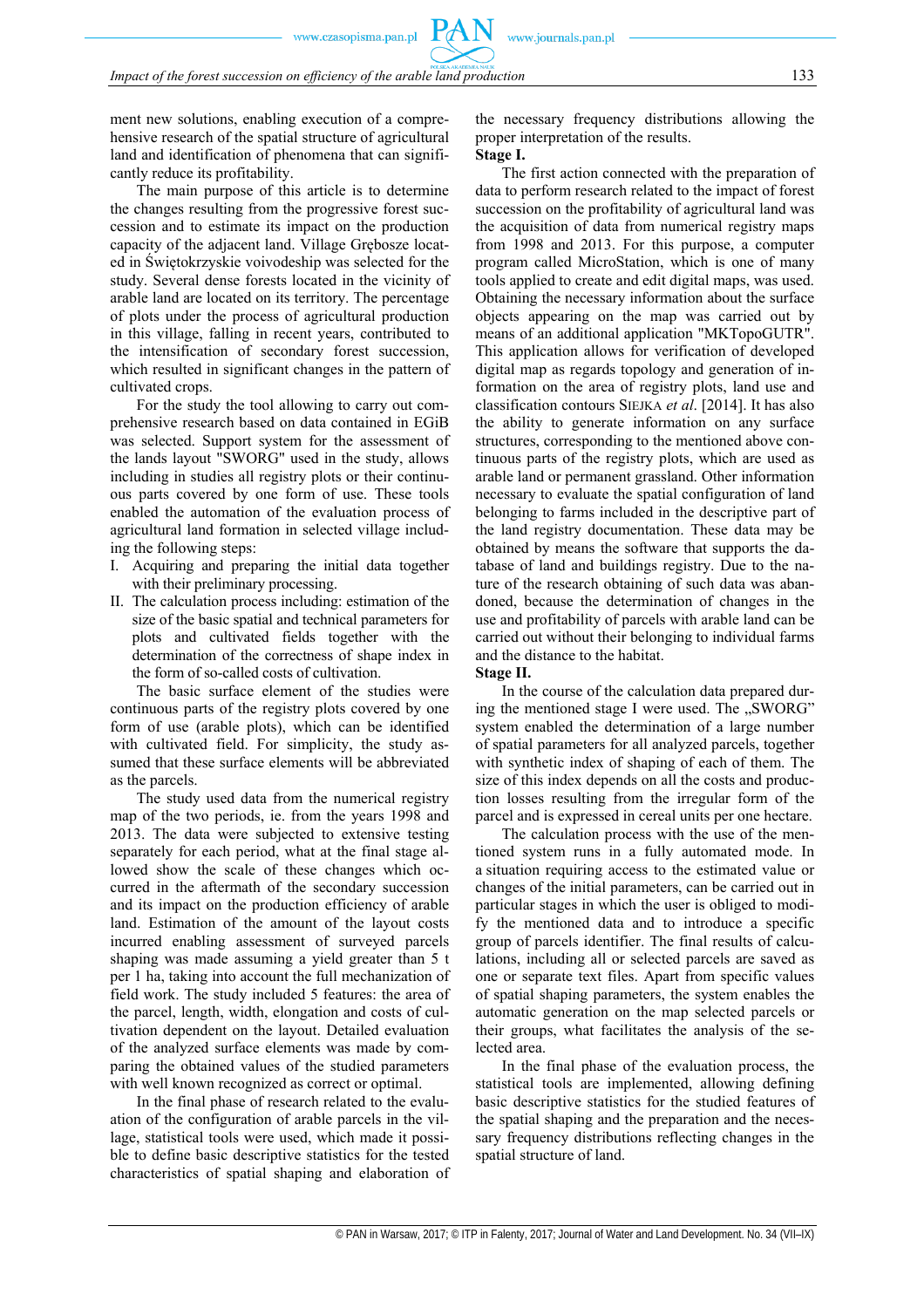# 134 *J. GNIADEK, J.M. PIJANOWSKI, M. ŚMIGIELSKI*



Fig. 1. Distribution of forest complexes in the Grębosze village before the occurrence of the secondary succession in 1998; source: own study



Fig. 2. Distribution of forest complexes in the Grębosze village after the occurrence of the secondary succession in 2013; source: own study

## **RESULTS**

#### **THE CHANGES OF CONFIGURATION OF ARABLE PARCELS CAUSED BY SECONDARY SUCCESSION**

Information on the spatial configuration of the tested surface elements in the village Grębosze, obtained through a calculation process, has been developed separately for each of the specified periods of time. For each of the analyzed features the basic descriptive statistics were defined and illustrations of the

occurring changes in respect to the class intervals were made. The obtained results concerning the changes of the parameters of spatial configuration of arable parcels are presented in the form of frequency distributions, which clearly reflect the consequences of forest succession between 1998 and 2013. On their basis it was stated, to what extent the development of the phenomenon of succession shown in Figures 1 and 2, has contributed to the change both areas of the parcels and the shape of their borders.

On the basis of the data contained in Table 1, it can be concluded that the average value of each of the analyzed parameters in the tested time periods has substantially deteriorated.

The consequence of forest succession is also increase in the number arable parcels of approximately 27% as compared to the initial 1998. The obtained data show that at the studied area there has been a change in the average area of arable parcels from 0.55 ha to 0.28 ha, which may suggest a decrease of the production efficiency and reduction of income derived from cultivated crops. The frequency distribution of parcels with respect to their area in particular class intervals shown on Figure 3, presents the real picture of changes in their area structure. According to HARASI-MOWICZ [2002] optimal area of arable land for mechanical cultivation should be min. 1 ha. According to WOCH [2001] as the smallest area enabling the full mechanization of field works is assumed size of not less than 1–2 ha. From the analysed distribution it follows that the parcels of this area in 1998 accounted for about 15% of the total arable land. Due to the occurring changes their participation decreased to about 4%. The increase in the number of parcels of arable land is visible in the smallest class intervals. The highest growth was recorded in the range of 0.25 ha.

The observed increase (approximately 90 parcels) within this range corresponds to a 10% increase in their percentage of the total arable land. In the next interval the increase in the number of parcels in 2013 has been gradually reduced and is equal approximately 6%. In two next intervals differences are small, rang ing from 0 to 2% in relation to the initial state.

Considering the size of the previously cited optimal areas it can be concluded that the uncontrolled spontaneous afforestation of agricultural land significantly contributed to the reduction of their production capacity. Taking into account current developments in the agricultural sector, namely, the promotion and implementation of modern systems of precision farming, it must be noted that the phenomenon of uncontrolled secondary succession substantially prevents the adopted direction of the development of agriculture.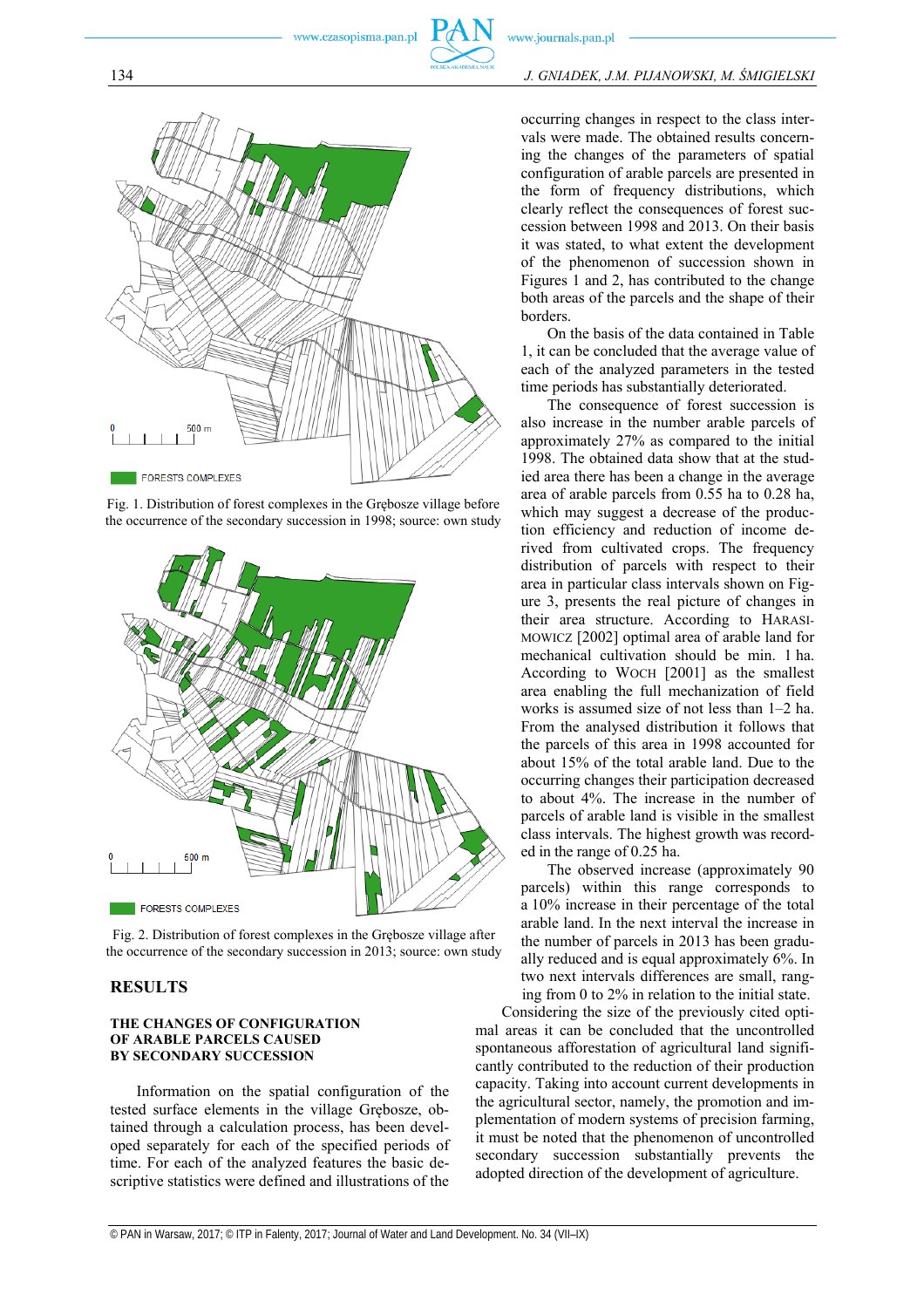**Table 1.** Changes of selected parameters of the spatial configuration of arable parcels in the Grębosze village in the state before and after the secondary succession

| Selected parameters parcels                                                    | Year 1998                |           |      |        | Year 2013  |           |      |        |
|--------------------------------------------------------------------------------|--------------------------|-----------|------|--------|------------|-----------|------|--------|
|                                                                                | the number<br>of parcels | statistic |      |        | the number | statistic |      |        |
|                                                                                |                          | mean      | min  | max    | of parcels | mean      | min  | max    |
| Parcel area, ha                                                                | 277                      | 0.55      | 0.01 | 8.64   | 378        | 0.28      | 0.01 | 2.32   |
| Parcel length, hm                                                              |                          | 0.98      | 0.03 | 3.00   |            | 0.87      | 0.03 | 3.30   |
| Parcel width, hm                                                               |                          | 0.56      | 0.01 | 13.53  |            | 0.30      | 0.01 | 2.99   |
| Parcel elongation                                                              |                          | 4.74      | 0.04 | 27.75  |            | 4.46      | 0.15 | 28.75  |
| Land configuration costs without driving<br>to the parcel, cereal units per ha |                          | 48.72     | 2.55 | 101.31 |            | 90.18     | 2.55 | 179.27 |

Source: own study.



Fig. 3. Number distribution of parcels depending on their area; source: own study

The average lengths of cultivation for the tested parcels in the state before and after the secondary succession are successively 98 and 87 m (Tab. 1). The values of this parameter in both periods have a similar broad range from a few to more than 300 m. According to studies of HARASIMOWICZ [2000] the lengths of the parcels, which are below the range of 100 to 150 m generate too high costs associated with the cultivation reducing the income from the production. In the Figure 4, the largest group consists of parcels with length lower than 75 m. In the initial state their number reached 45%, and in 2013 about a 7% increase in their numbers in the total population is observed. The increase in the parcels number also relates to the following interval with lengths from 75 to 100 m (about 3%).

These results, as in the case of the analysed areas confirm adverse changes of spontaneous reforestation of parcels resulting in reduction in their lengths. In the next two intervals containing the lengths considered appropriate for the full mechanization of field works a slight increase in the number of parcels (from 7 to 9 parcels) can be noted. However, this is not many in comparison to the previous intervals. In other intervals for the lengths of the parcels above 200 m there are the smallest fluctuations in the number of parcels with a slight 3% decrease in the percentage of parcels from 200 to 250 m.

As shown in Table 1 the average widths of the parcels on this area in the years 1998 and 2013 are respectively 56 and 30 m. The observed decrease in



Fig. 4. Number distribution of parcels depending on their length; source: own study

this parameter over the analysed period just as the previous parameters confirms change of the parcels configuration, which may affect the efficiency of agricultural production. Reduction of the average value of this parameter to 30 m could be considered to be without any decrease in income from the production. It should be remembered that this is the average value, which includes both the parcels wider and narrower than the present size. A more detailed picture of changes that have occurred shows the further Figure 5, including the frequency distribution of parcels (for both analyzed periods) depending on their width. From the information contained in it, it is clear that the changes that occurred as a result of secondary succession occurred in the area of Grębosze village, increased the number of parcels (about 80), corresponding to 6% increase in their number as compared to the 1998.

In the concerned interval of widths, there are parcels where the cultivation can cause significant changes in reducing income from the agricultural production, so also this parameter (width) confirms adverse change that has occurred as a result of spontaneous afforestation of arable parcels. In the next interval the observed increase in the number of parcels is not so high (about 45 parcels). In other intervals containing parcels with the correct widths, slight fluctuations in their percentage of the total population may be noticed as well as the complete disappearance of the largest parcels with widths above 150 m.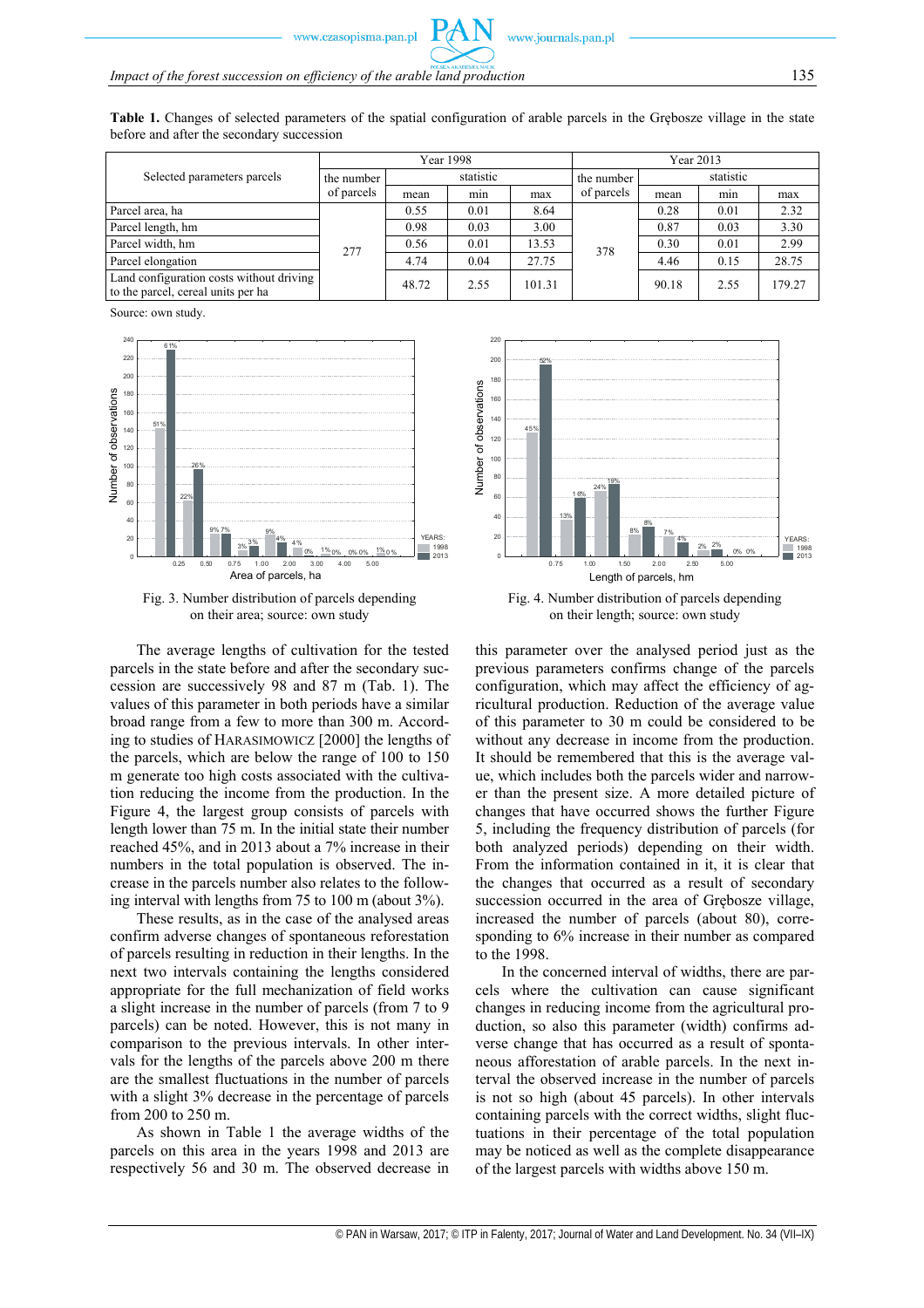

Fig. 5. Number distribution of parcels depending on their width; source: own study

The average elongation of considered parcels before the self-afforestation of land in the studied village was about 1:5 (Tab. 1). The changes that occurred in 2013 practically did not change the average value of this index. According to HARASIMOWICZ and OSTRĄGOWSKA [1996] elongation of 1:5 is a value, which can be considered appropriate on condition, that the land area is greater than 1 ha. As earlier analysis indicated, there were only a dozen percent of the parcels of this area in 1998. Changes in the index of parcels elongation in the studied time periods are shown in the Figure 6. On this basis, the relationship between the number of surveyed parcels and the value of the elongation indicator can be found. Along with the increase of elongation decreases the number of parcels in each class interval. Number of observations Number of observations Number of observations Number of observations Number of observations Number of observations Number of observations Number of observations Number of observations Number of obse

Therefore, the largest groups of parcels in each of the analysed time periods are those with the smallest elongation. Furthermore, in intervals of less than 1:4 the biggest increase in the number of parcels (about 34 to 40 parcels) in 2013 was seen, and the elongation less than 1:4, is not sufficient and may indicate a reduced level of income derived from the agricultural production. About 12% of the parcels in each of the two studied periods are close to the correct elongation

between 1:4 and 1:6. Other parcels in larger class intervals have too high elongation, which may cause an increase in costs associated with the cultivation.

#### **EFFICIENCY OF THE ARABLE LAND PRODUCTION UNDER THE INFLUENCE OF SECONDARY SUCCESSION**

Estimation of changes in the efficiency of production for arable parcels resulting from spontaneous afforestation can be made by determining the losses of cultivation depending on the configuration of each of the parcels. The method used for this purpose allows determination of the synthetic index of shape in the form of the cultivation cost. The scope of these costs includes all costs and production losses associated with the cultivation of the parcel, due to its configuration. The value of this index for the plots of the optimal area and the correct shape should not exceed 4 cereal units per 1 ha [HARASIMOWICZ 2002].

The information contained in Table 1 show that the average size of this parameter for the state in 1998 was about 48 cereal units per 1 ha. On this basis, it can be stated that for the studied population of arable parcels in the Grębosze village very high costs of cultivation were incurred, what shows inappropriate configuration of the parcels existing there in this period. The changes that have occurred in their configuration in years from 1998 to 2013 resulted in a significant increase in this index of about 46%. Such a large (almost twofold) increase in this parameter confirms the negative impact of uncontrolled forest succession on the conditions of agricultural production in this area.

More detailed information regarding changes that have occurred shows a frequency distribution of parcels depending on the costs incurred for cultivation in the two considered periods (Fig. 7).

As it can be seen the number of arable parcels, which have an optimal area and the correct configuration both in 1998 and 2013 years is equal about 2% of the population in each tested period. Within the range of 4 to 6 cereal units per 1 ha, the number of parcels is





Fig. 7. Number distribution of parcels depending on their exploitation costs connected with land configuration; source: own study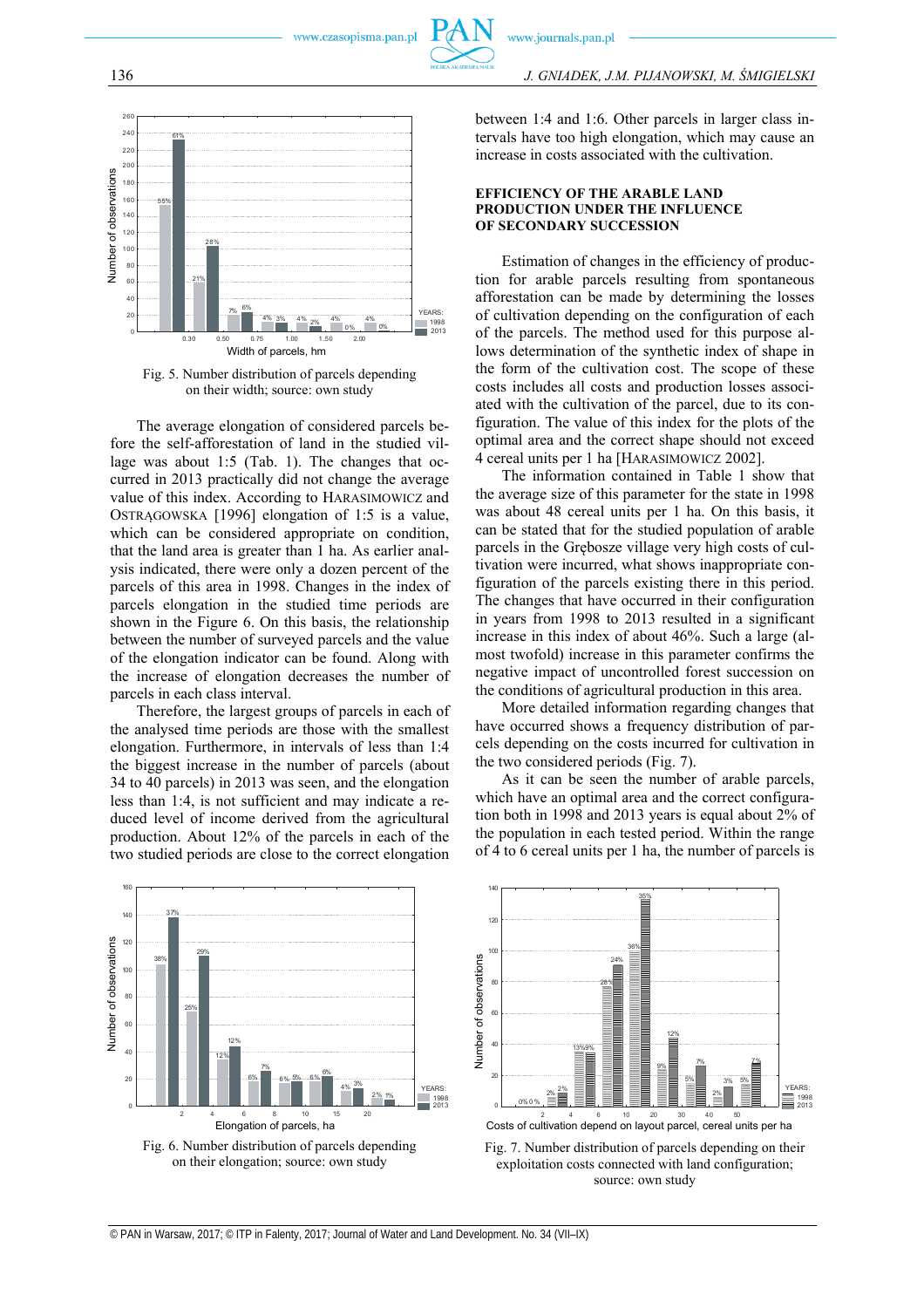identical, despite a four percent decline in the percentage of these parcels in 2013. In each of the other class intervals in 2013 an increase in both the percentage of land in relation to the studied population and their numbers can be seen. This is partly due to the increase in the number of parcels in 2013 (Tab. 1), as a result of distinguished new irregular enclaves of forest cutting the existing arable parcels and changes in the existing agro-forestry border of forests complexes existing before 1998. In each of these cases there has been a gradual takeover of the areas of adjacent plots by the new forest, which resulted in their complete absorption or in change of configuration often combined with separation of new smaller and improperly shaped arable parcels.

However, it should be noted that re-launch of the cultivation process on land under secondary forest succession, would restore the level of production efficiency of 1998. But, taking into account its low level, high expenditures associated with restoring the previous function of afforested land, difficulties arising from the legislation in force and high costs incurred, such action would be inefficient.

## **SUMMARY**

Problems, presented in the article, related to the impact of secondary succession on changes in the efficiency of the production process on arable parcels in the Grębosze village made it possible to determine the scale of changes of this phenomenon and its real impact on the profitability of production. The conducted research with the use of the SWORG system gave the basis to determine correctness and disadvantages of surveyed surface structures. Detailed analysis of the obtained values of the basic spatial-technical parameters for arable parcels using statistical tools demonstrated increase of their imperfection, the reason of which was the secondary succession. Inappropriate surfaces, length or width of the arable parcels resulting from the consequences of the progressive succession are the reason for the lack of opportunity to obtain adequate income from the carried out production. Estimated values of the synthetic index of shape for each tested parcel in the form of so-called costs of cultivation allowed assessing, the extent to which the uncontrolled succession restricts income of the carried out production.

The presented results of the changes that have occurred over the 15 years clearly show that even in such a short period of abandonment of the cultivation can cause irreversible changes, which prevent or limit further effective use of the area for productive purposes. Its improvement may only be made through the appropriate, costly and time-consuming agriculturalarrangement works enabling the improvement of the faulty spatial structure.



Dofinansowano ze środków Wojewódzkiego Funduszu Ochrony Środowiska i Gospodarki Wodnej w Lublinie Cofinanced by Voivodeship Fund for Environmental Protection and Water Management in Lublin

### **REFERENCES**

- BALAWEJDER M., NOGA K. 2016. The influence of the highway route on the development of patchwork of plots. Journal of Water and Land Development. No. 30 p. 3–11. DOI 10.1515/jwld-2016-0015.
- FRĄCZEK M. DZIEPAK M. 2015. Wtórna sukcesja lasu na Polanie Kogutowej w Małych Pieninach [Second succession of the forest on the Polana Kogutowa in the Little Pieniny]. Studia i Materiały CEPL w Rogowie. R. 17. Z. 42/1 p. 211–219.
- GNIADEK J. 2012. Wpływ rozłogów pól ornych i przestrzennych cech gospodarstw na koszty uprawowe we wsi Filipowice [Influence of the land configuration of arable lands and farms spatial features on cultivation costs in Filipowice village]. Infrastruktura i Ekologia Terenów Wiejskich. Nr 1/III p. 231–241.
- GNIADEK J., HARASIMOWICZ S. JANUS J., PIJANOWSKI J.M. 2013. Analysis of land configuration of arable lands case study of Mściwojów. Geomatics, Landmanagenent and Landscape (GLL). Publishing House of the University of Agriculture in Krakow. No 1 p. 19–29. DOI 10.15576/GLL/2013.1.19.
- HARASIMOWICZ S. 2000. Ekonomiczna ocena rozłogu gruntów gospodarstwa rolnego [Economic assessment of the land configuration farm]. Kraków. AR. ISBN 83-87154- 61-X pp. 114.
- HARASIMOWICZ S. 2002. Ocena i organizacja terytorium gospodarstwa rolnego [Assessment and organization of the territory of the farming farm]. Kraków. AR. ISBN 83-86524-71-5 pp. 239.
- HARASIMOWICZ S., OSTRĄGOWSKA B. 1996. Optymalizacja kształtu pola [Optimize the shape of the field]. Zagadnienia Ekonomiki Rolnej. Nr 1 p. 47–58.
- HERNIK J., GAWROŃSKI K., DIXON-GOUGH R. 2013. Social and economic conflicts between cultural landscapes and rural communities in the English and Polish systems. Land Use Police. Vol. 30. Iss. 1 p. 800–813. DOI 10.1016/j.landusepol.2012.06.006.
- HOPFER A. (ed.) 1991. Wycena nieruchomości [Real estate valuation]. Skrypty Akademii Rolniczo-Technicznej w Olsztynie. Olsztyn. ART pp. 159.
- JABŁOŃSKI M. 2015. Definicja lasu w ujęciu krajowym i międzynarodowym oraz jej znaczenie dla wielkości i zmian powierzchni lasów w Polsce [National and international definition of forest and its importance for the forest area in Poland] [online]. Sylwan. Nr 159 (6) p. 469−482. [Access 10.02.2017]. Available at: https:// www.researchgate.net/publication/280723658
- KORELESKI K. 2006. Wstępna ocena wpływu lasów i zadrzewień na wartość gruntów ornych [Preliminary assessment of forests and tree-plantings influence on the arable lands value]. Infrastruktura i Ekologia Terenów Wiejskich. Nr 2/1 p. 5–14.
- KWOCZYŃSKA B., LITWIN U., MITKA B. SALATA T. 2014. Analysis of land development conformity obtained using photogrammetric and remote sensing methods with